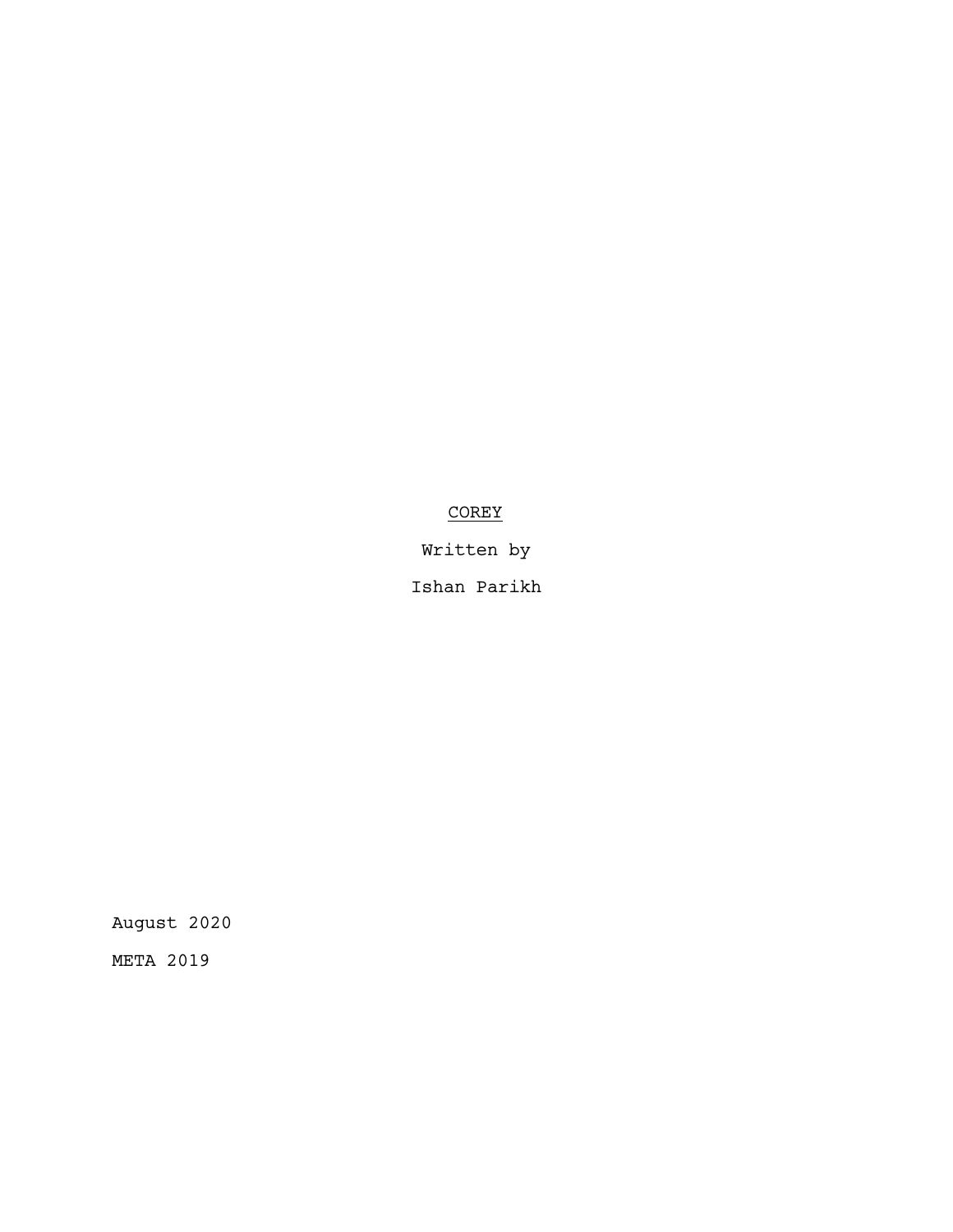#### COREY

FADE IN

INT. COREY'S BEDROOM - MORNING

An alarm goes off. It reads 8:00 am.

COREY (mid twenties) awakes. He sits up on his bed. Sits still for a beat... and then he goes to get up.

We glimpse the walls of his bedroom. Large posters of Michael Jackson, Chance The Rapper, and The Mamas and the Pappas cover the walls.

INT. KITCHEN - COREY'S APARTMENT - MORNING

Corey sits at a dining table and eats waffles. He is watching online dance routine videos.

INT. DINER - MORNING

Corey sits across from two women dressed in official business attire. They slide a pamphlet over to Corey. Eager for his response.

> WOMAN  $# 1$ We get over fifteen thousand applicants every year, and only select a maximum of eighty-five students with the best applications into the academy.

> WOMAN  $# 2$ And for the fall semester, we'd like you to be one of them.

CU. The pamphlet. It's an advertisement for a dance academy. Corey looks at it. Then back at the women.

> COREY What's the tuition?

Woman # 2 is somewhat surprised by Corey's question. Not the one she was expecting, but she still gallantly answers: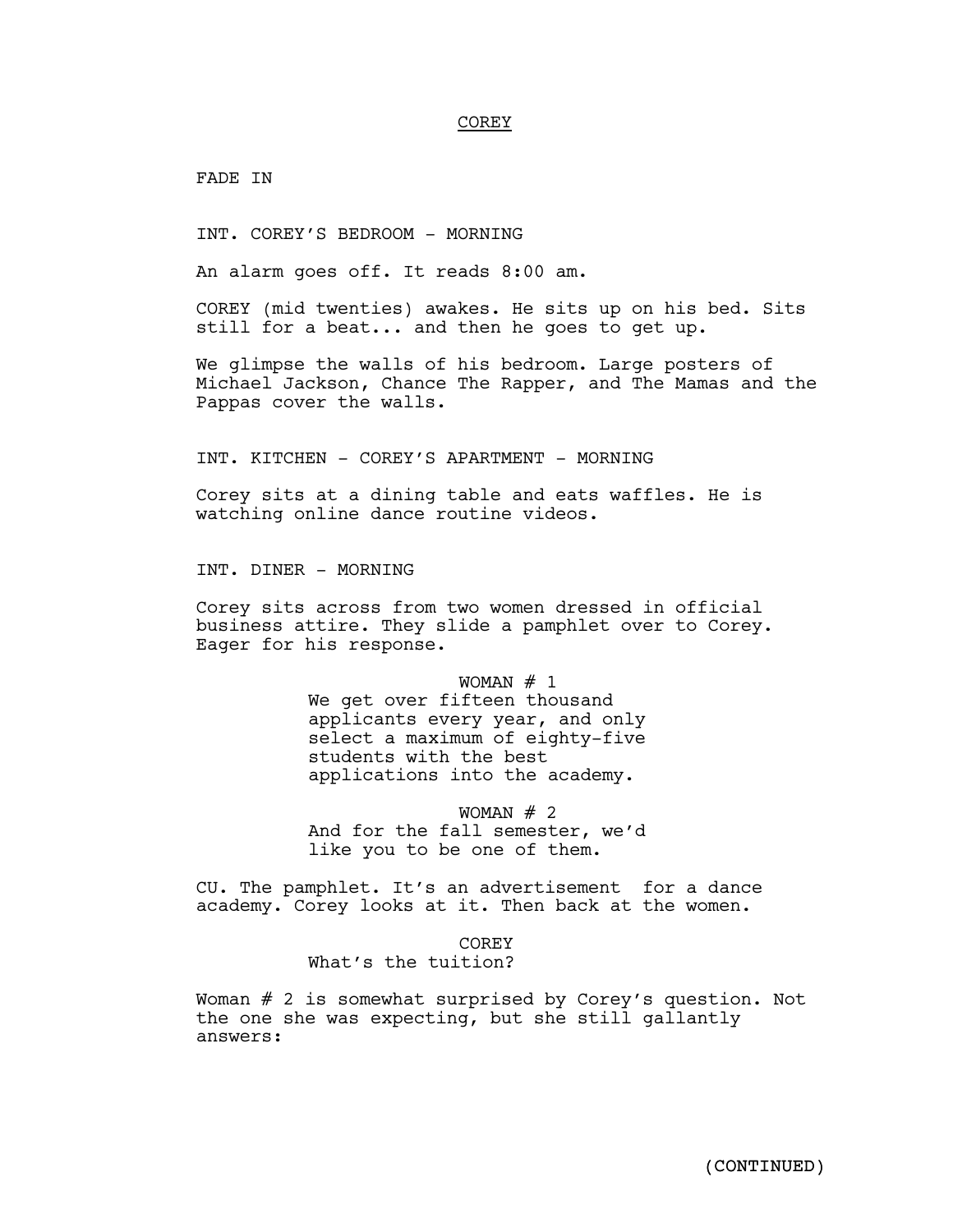WOMAN  $# 2$ Ah, well I believe there's the standard academy tuition, plus room and board. (a beat,) And some other miscellaneous fees. Corey nods slowly. COREY

Plus the average cost of living on the east coast.  $(then, )$ So I'm looking at fifty grand, minimum.

Woman  $#1$  bounces a look of  $#2$ , and manages to smile politely.

WOMAN  $# 1$ 

While we understand this isn't a scholarship... we do want to stress how beneficial our program can be for someone like you.

## WOMAN  $# 2$

You'll get to hone your craft as a dancer -- work under accomplished and veteran dancers who'll be your instructors.

WOMAN  $# 1$ And represent our school well with your talent.

The Women smile proudly, having offered vision to Corey. He looks back at the pamphlet, and then looks back at them.

> COREY Alright. I'll think about it and let you know.

An awkward beat. The women exchange looks, confused, but remaining polite.

> (MORE) WOMAN  $# 1$ Ah... not to impose or anything, but -- we are extremely thorough in our scouting process -- and for us to offer someone direct entry into the program -- (then,)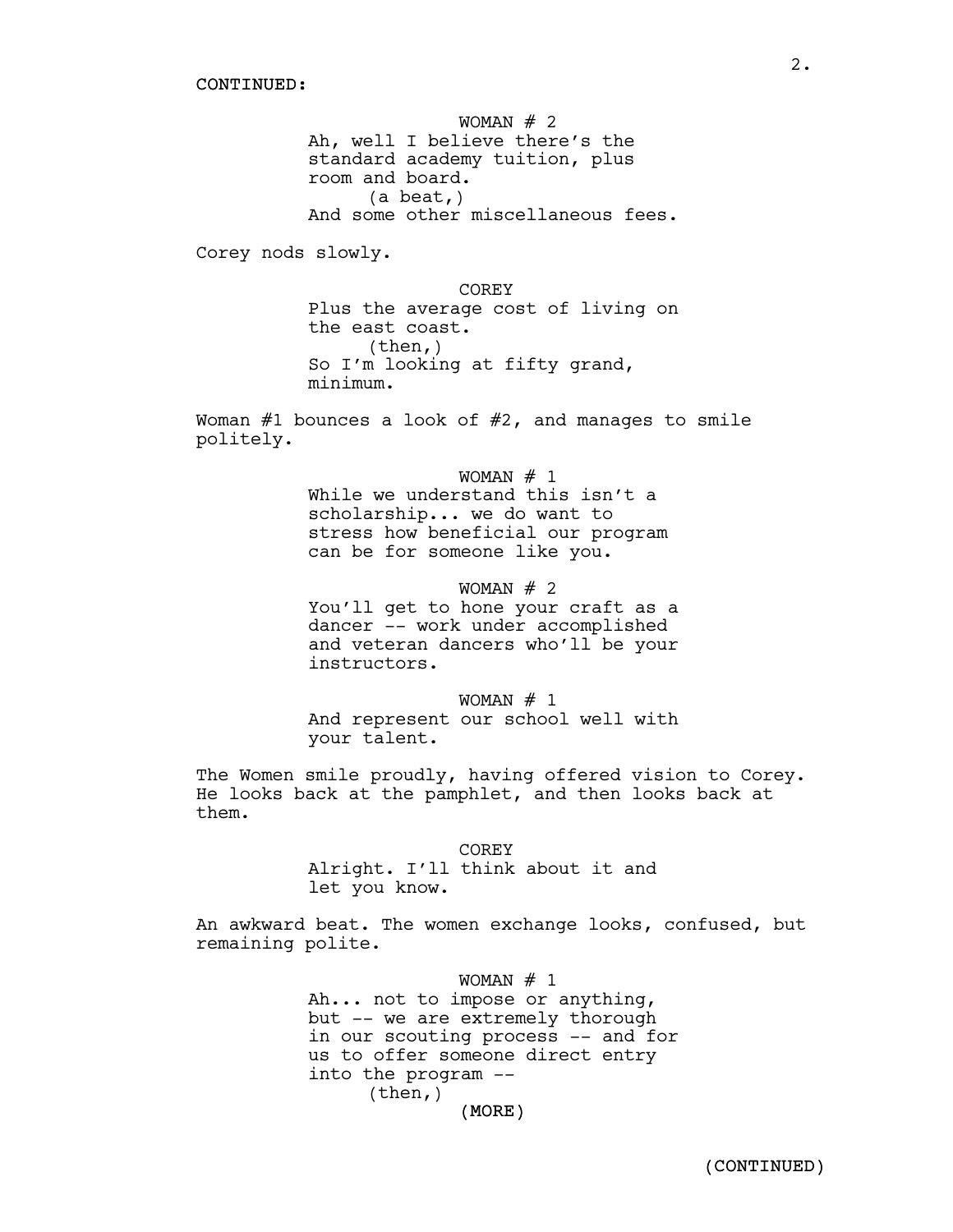CONTINUED: (2) WOMAN  $# 1$  (CONT'D) We wouldn't be here if it weren't for your samples, which I must say, were impressive. Woman  $#$  1 looks to  $#$  2 in agreement. She nods as well. WOMAN  $#$  2 You have a really great talent, Corey. COREY Thanks. But, I just need some time to sort it all out. Plus, my parents are not exactly a fan... of this stuff... so... but I'll let you know. (then,) Thanks again. Corey rises to leave. INT. COREY'S CAR - DAY Corey gets in his car. He pulls out his phone. Hits "DAD" and lingers his thumb over the "CALL" button.

He sits, contemplating. He then puts his phone away.

EXT. PARK - DAY

Corey sits on <sup>a</sup> bench. He is eating <sup>a</sup> sandwich. <sup>A</sup> WOMAN -- her name is SIERRA (forties) -- is sitting beside him on her phone. She then looks up and then beside her to see Corey.

> SIERRA That's a pretty good looking sandwich. Where did you get it from?

Corey looks to his side to see Sierra. Sierra, realizing she may be overstepping, breaks into a chuckle.

> **STERRA** I'm so sorry, that was totally awkward of me. (then,) I'm a huge food fanatic, and your sandwich there just caught me off guard. Just was curious where it was from.

3.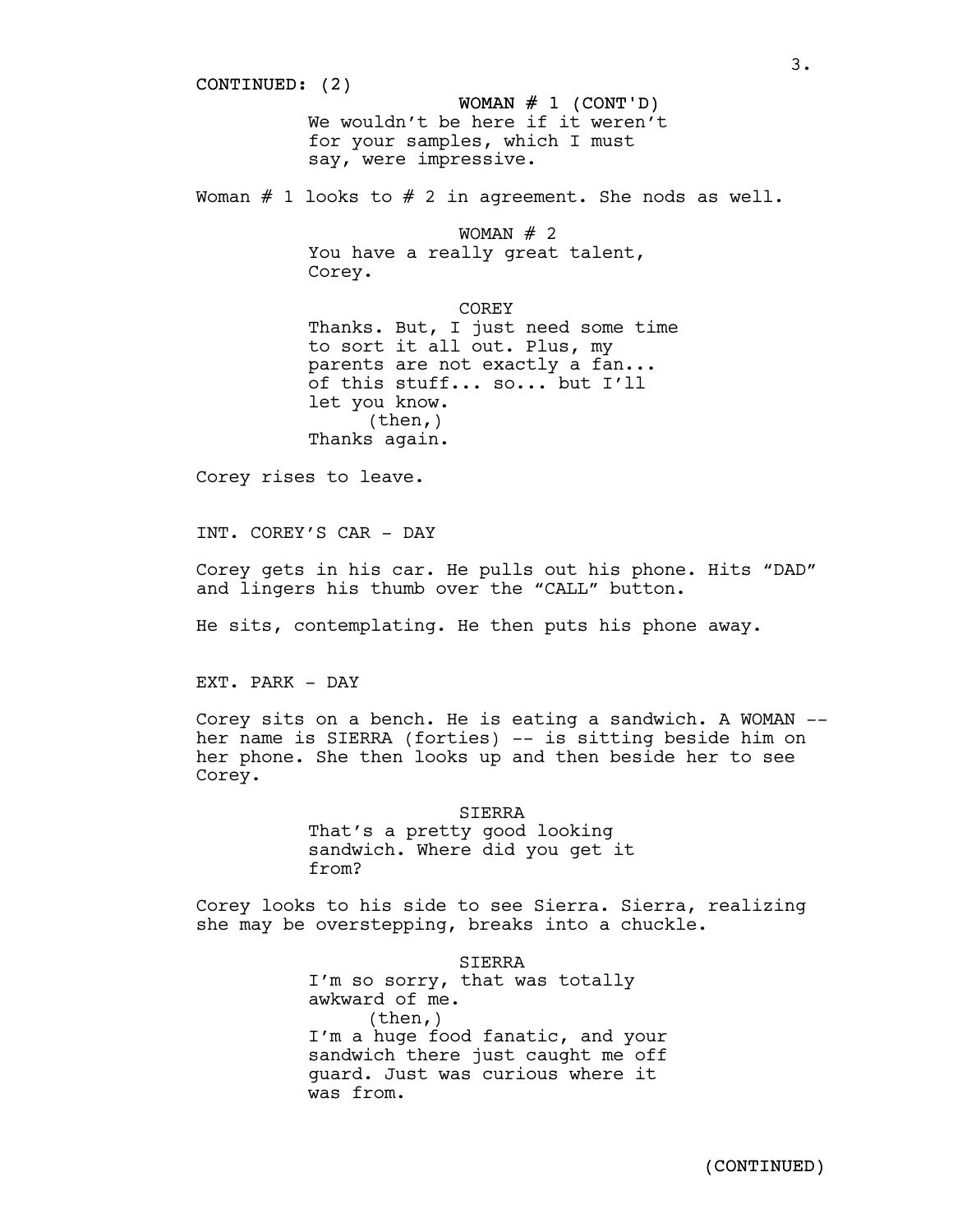CONTINUED:

# COREY

Goodcents.

Sierra nods her head. *Oh.* Not exactly the answer she was expecting.

> COREY I'm Corey by the way.

SIERRA Sierra. I'm just here with my son today.

Corey looks ahead...

COREY Oh cool. The one with the football?

SIERRA No. The one with the iPad.

Corey looks over to a BOY sitting in the park on his iPad. Then back at Sierra.

COREY

He's cute.

But Sierra somehow catches Corey's look --

SIERRA You don't have to hide your judgment. I get it.

# **COREY**

I'm sorry?

#### SIERRA

I'm not proud of it. I mean -- he spends almost all of his summer on the pS4, and the iPad...<br>(shrugs,) Parent's easy way out right? (then,) So I thought bringing him out here would get him some -- fresh air.

Corey looks away. He rolls his eyes.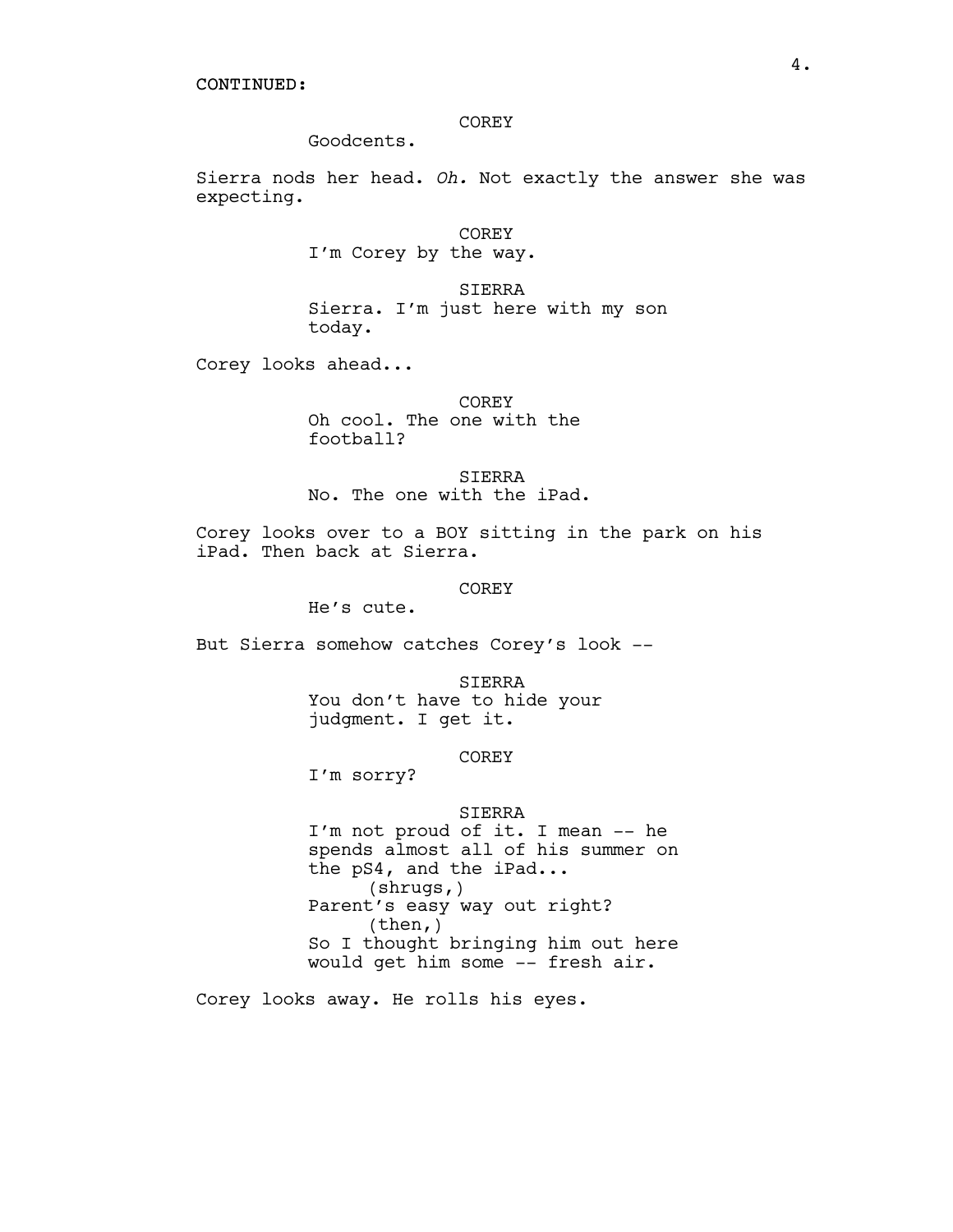Corey is dancing to music while his friend ALAN (20s) sits aside, watching him.

> ALAN Bro I'd be out of here if I were you.

> > COREY

Not so fast.

## AT.AN

Why?

# COREY

Funds.

ALAN Bro. Financial Aid. Did you really think you'd be going to college without debt?

**COREY** Too much debt though, if you ask me.

# ALAN

I mean -- I'm sure your parents will help out with it.

And now Corey stops dancing. Starts to laugh.

ALAN

What's wrong?

COREY My dad wouldn't ever see me again if I went.

AT.AN

Seriously? When they literally -- let you in, no questions asked?

A beat. Corey looks off. Then back at Alan...

COREY

(MORE) Man you don't get it. (then,) My dad's longest job was working for a newspaper company making coffee for the staff.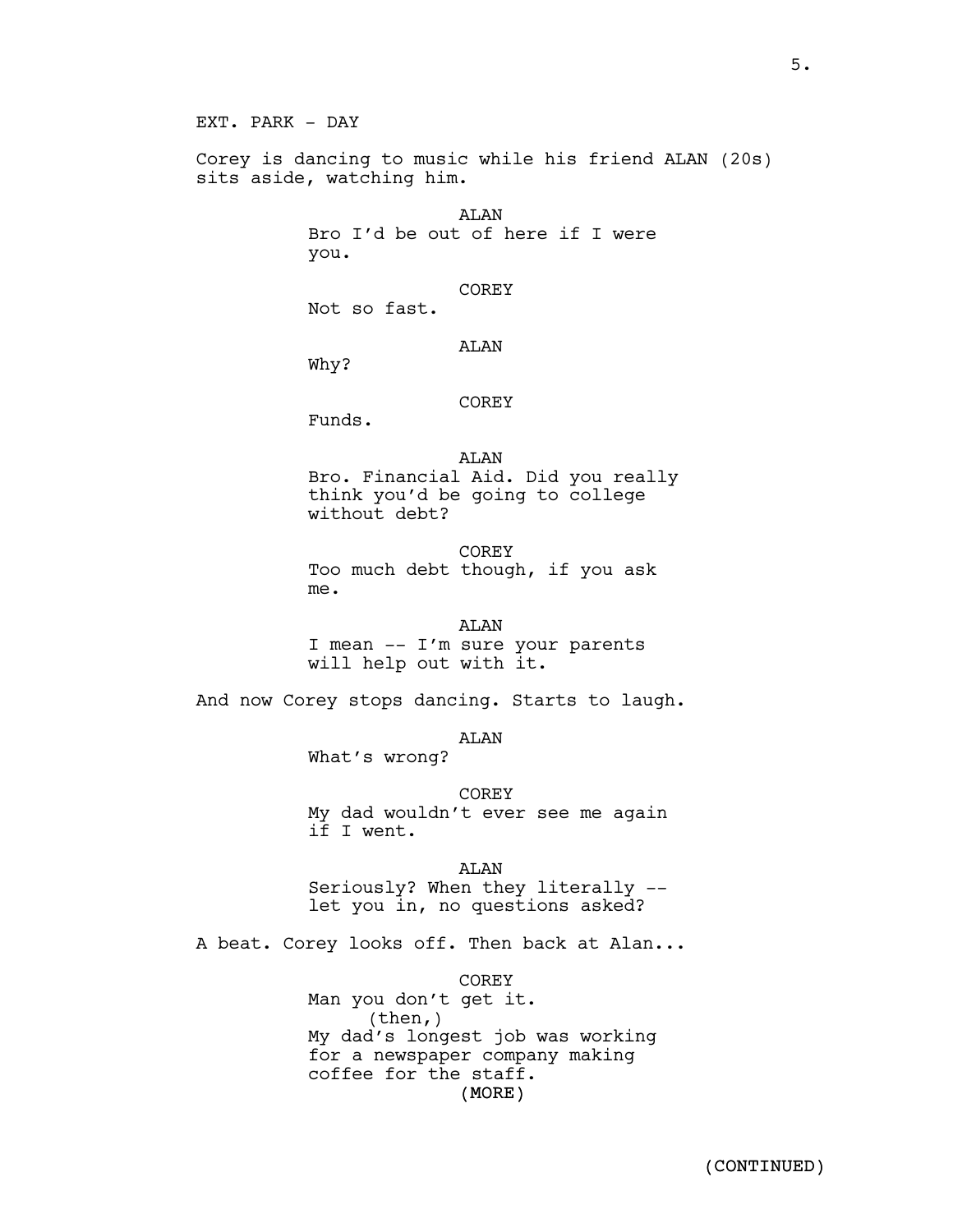# COREY (CONT'D)

And even after all his small hustles, his second best job he ever had was a middle school janitor.  $(then, )$ So you get it?

# ALAN

Get what?

# COREY

That he wants me to put my focus into being something more promising than just some dancer?

ALAN But is that what you want..?

Corey takes a beat to think about that. He then shrugs.

EXT. STREETS - DAY

Corey walks down the streets. Takes the cars passing him by in. His phone rings. He answers.

COREY

Hello? (then,) What? (then,) Why -- what happened? Wait hold up<br>-- Kendra! Kendra!

The other end of the line goes dead. Corey gets off the phone. Rushes O.S.

INT. COREY'S CAR - DAY

Corey is in the car with his friend KENDRA (20s).

COREY I'm not driving you to Nashville.

# KENDRA

Why not?

## COREY

(MORE) Because you're crazy! You have any idea what the fuck you're even doing? Running off on your own!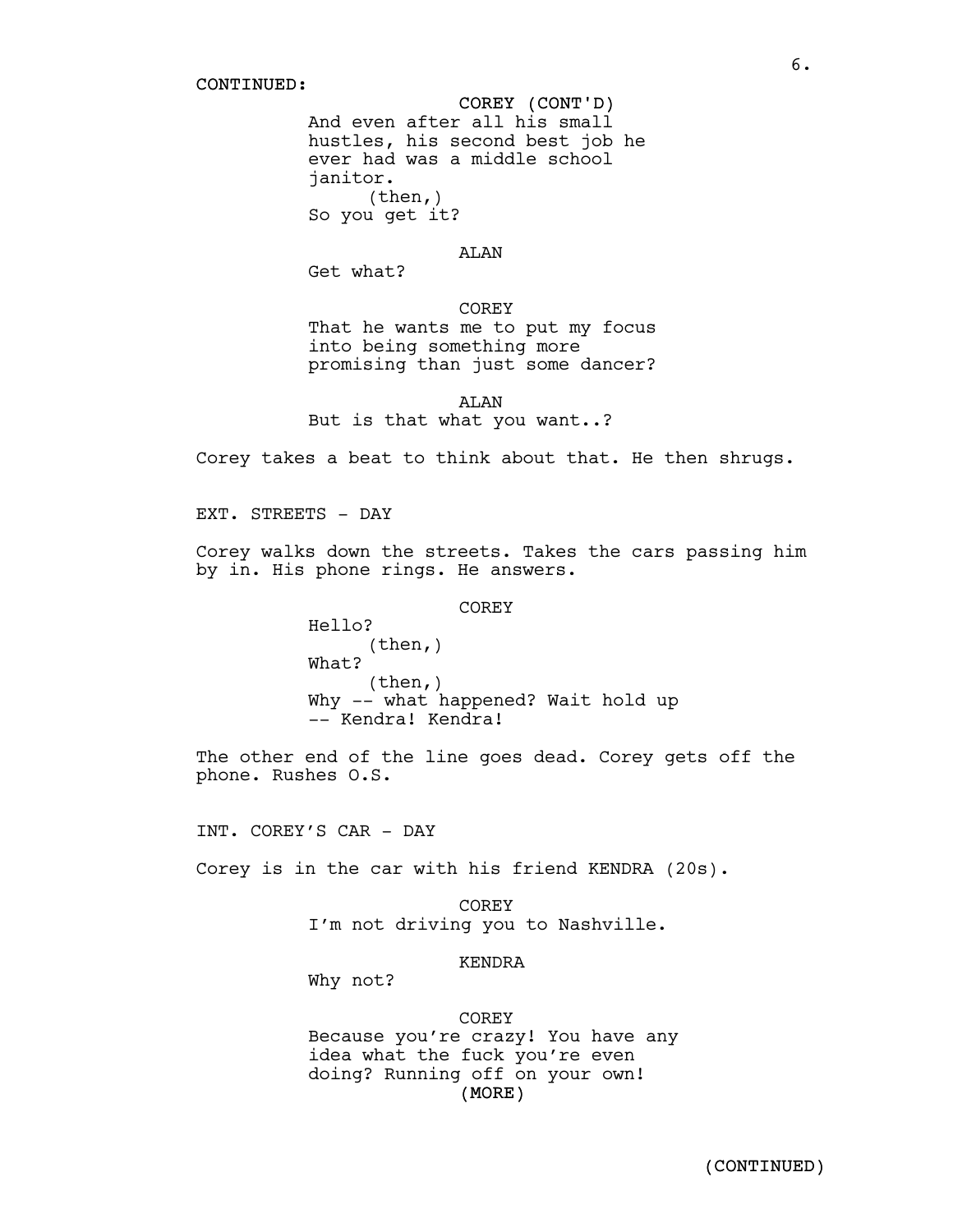# COREY (CONT'D)

Why you going to Nashville, you have nothing there for you!

## KENDRA

Exactly! I don't have nothing anywhere anymore! (a beat,)

My parents -- you know in the last two months my parents haven't even bothered to ask how the fuck I'm doing? So goddamn caught up in their divorce.

#### COREY

Then you need to sit down and talk to them.

#### KENDRA

(mocking,) Oh you just need to talk to them! (then,) Talk to them about what? How they don't understand their teenage daughter? Who also, by the way is bisexual -- but can I even tell them? Am I going to have to worry about that shit being controversial in my house?!?

A beat. It's quiet between them.

COREY

Look I get it. You're in a rough spot. You think your parents don't give a shit about you.

KENDRA

I don't think. I know.

## COREY

Man -- Kendra, you can't just leave. It's not going to help you in the long run, and it sure ain't going to teach your little brother any better.

#### KENDRA

Mm. Yeah well he's already going to be a pothead when he's older because he doesn't have any role models.

7.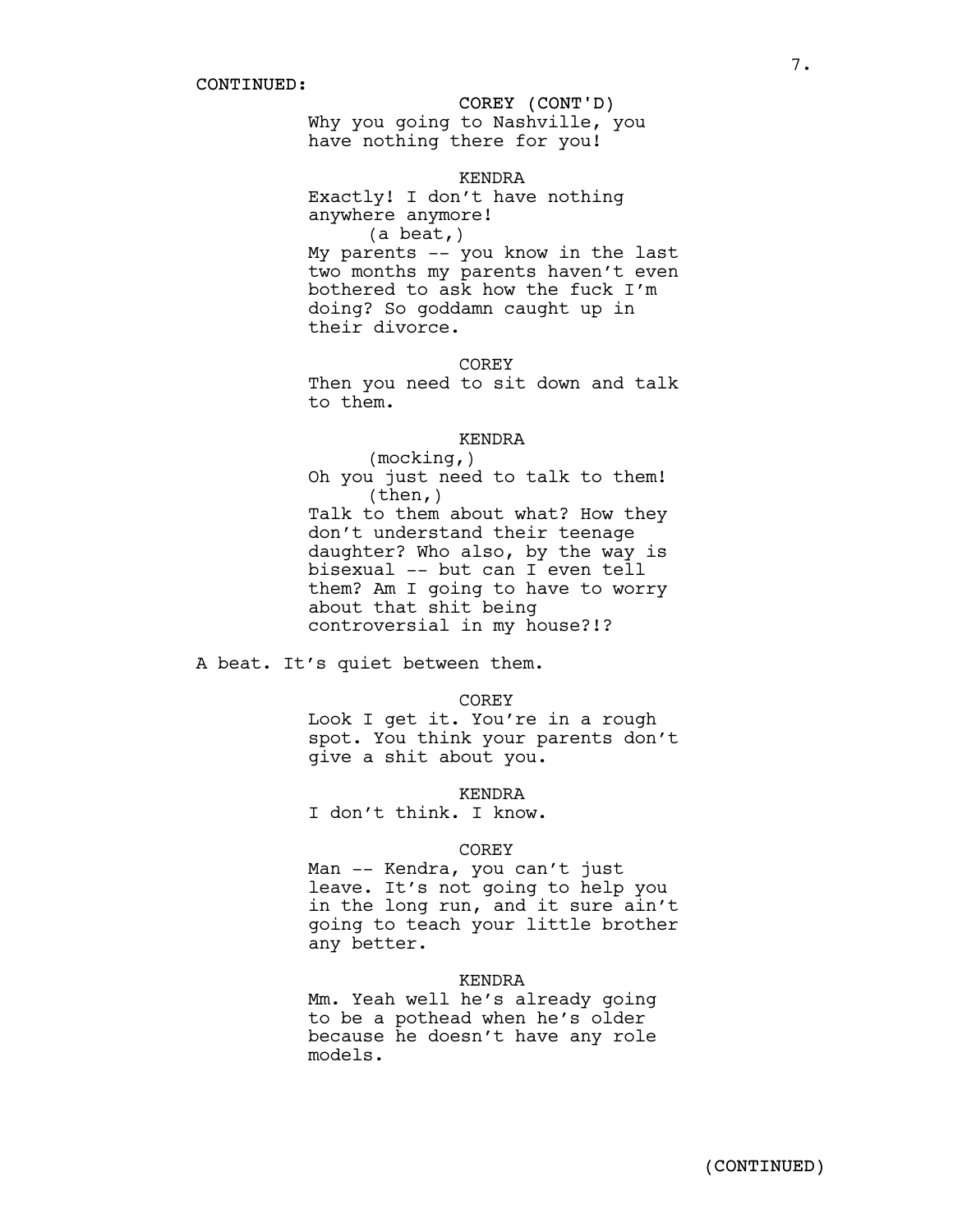COREY

And what about you? You don't think he's got you?

KENDRA You think I'm worth looking up to, Corey? Jeez -- barely have my own life together.

COREY

KENDRA

 $Ken$   $--$ 

No you tell me! Why do I look out for him when he's supposed to have two GROWN adults providing for him?

Corey shakes his head.

COREY

(mumbles,) I don't know...

KENDRA

What?

COREY I said I don't know.

KENDRA Exactly. You never had to worry about that kinda shit because you have people who support you!

**COREY** I'm not taking you to Nashville.

Corey looks at Kendra.

EXT. PLAYGROUND - EVENING

Corey walks passed the kiddy playground... passed the swing-sets... the tire swing... and finally to the soccer field...

As he makes his way further... he stops. HEARS something... A whisper... a cry... a man sobbing...

Corey turns to see...

A YOUNG MAN -- probably in his late teens -- on the grass, bleeding out...

Corey rushes to his side --

COREY Hey -- hey, easy there bro --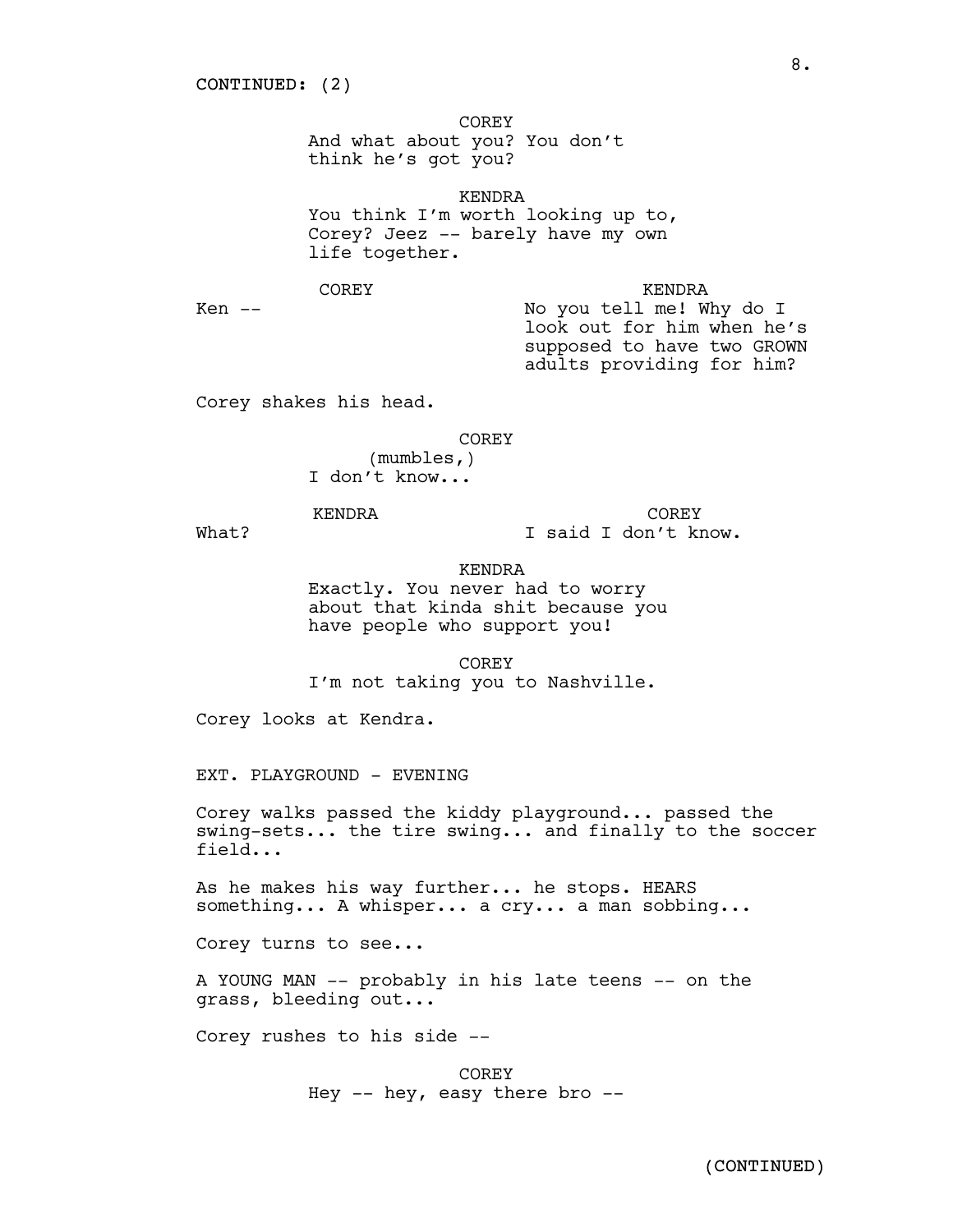## CONTINUED:

The Man's fingers are trembling. He is in TEARS as his hands clutch his flesh wound that exudes blood.

> **COREY** Hey... easy. Eyes on me. What happened to you?

The Man looks at Corey, in complete and utter sadness.

MAN

They shot me.

**COREY** Who -- Who shot you?

A beat. The Man struggles to breathe and speak.

MAN My... my dad sold... (then,) My dad...

COREY Your dad shot you?

MAN

No... (then,) He... sold... dope...

COREY Hey, stay with me now. Stay with me -- I'm gonna call you an ambulance.

MAN My... dad... sold dope...

And now the Man's eyes go still. He is gone.

Corey sits beside him. Stunned by what he just experienced.

INT. COREY'S APARTMENT - NIGHT

Corey walks in. Washes his hands. He then sits in the LIVING ROOM.

A beat. He takes his phone out. Hits the "MOM" contact, and then hits dial.

A beat. The line rings. Then --